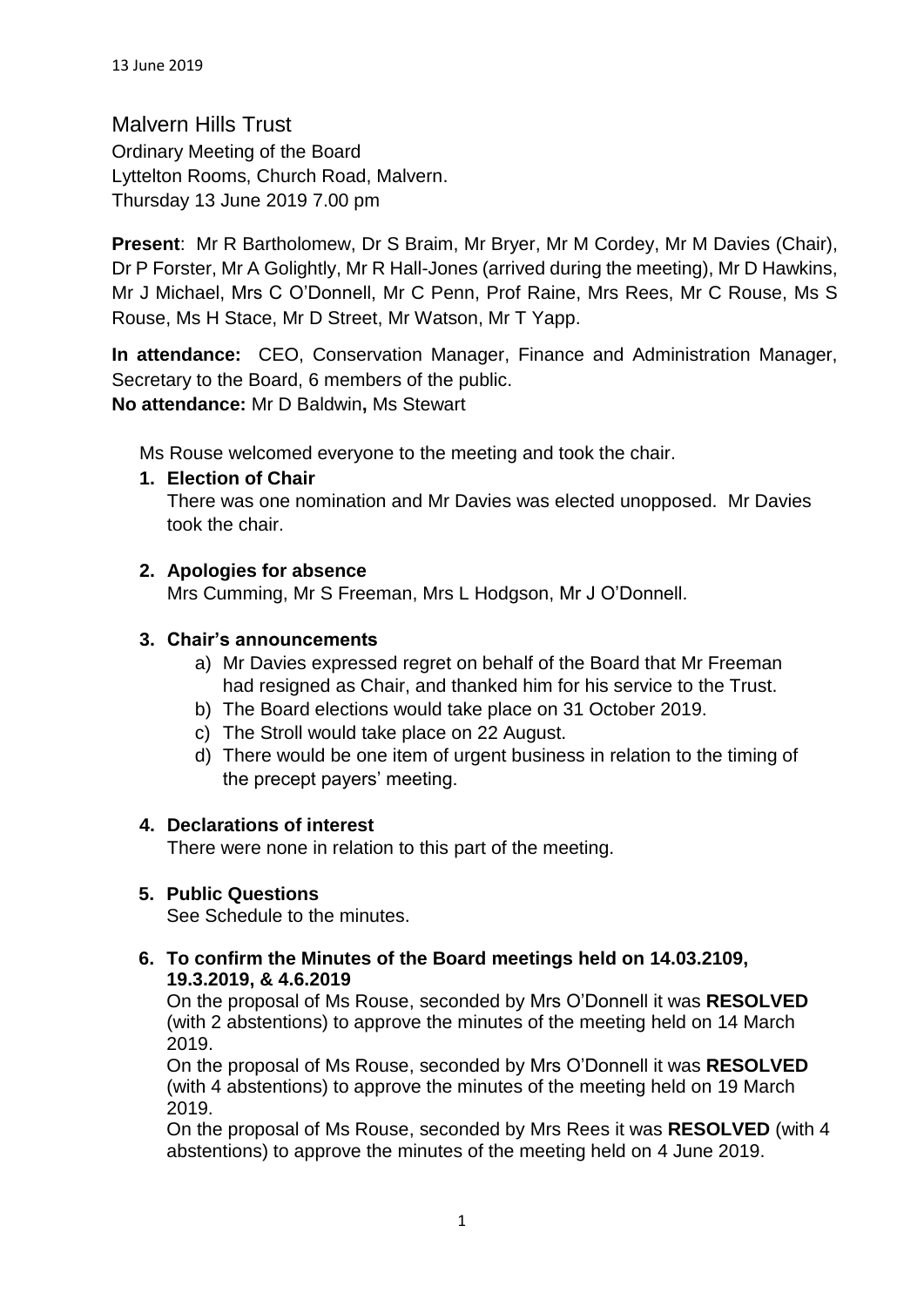# **7. Matters arising**

There were none.

# **8. Land Management Committee**

- 8.1 On the proposal of Mrs Rees, seconded by Mr Yapp, it was **RESOLVED** by the committee members present to approve the minutes of the meeting held on 11 April 2019.
- 8.2 Matters arising

Mrs Rees went through the matters reported in the minutes. In relation to the Pound Bank Road easement, CEO reported that Highways had produced a deed of dedication dated 1960 relating to that section of verge. There were queries and the Trust was taking legal advice. Whatever the outcome in relation to that deed, Highways had agreed that the easement could be constructed in accordance with the Trust's specification so the Board's approval was still requested. Mr Watson asked about the proposal to rename the newly acquired fields at Castlemorton. The Conservation Manager said that he had contacted the families of the individuals concerned and they were supportive of the proposal.

8.3 Adoption of minutes

On the proposal of Dr Braim, seconded by Mr Yapp, it was **RESOLVED** unanimously to adopt the minutes of the meeting held on 11 April 2019 and to make the following resolutions:

#### i. **Easement Pound Bank Road**

- That the application for an easement be approved subject to:
- The existing footpath be taken up and replaced with turf and
- the Trust's standard conditions as annexed to the Easement Policy with the exception that the applicant be permitted to use a binding material either for the whole of the drive or the 5 m nearest the carriageway, such material to be approved by the CEO before installation.

#### ii. **Easement Ridgeway, Beacon Road**

That the existing easement be varied to extend the access over a further 3m of the track. The revised easement to be confirmed by deed of grant at the applicants' cost.

#### **9. Governance Committee**

- 9.1 On the proposal of Prof Raine, seconded by Mr Bartholomew, it was **RESOLVED** by the committee members present to approve the minutes of the meeting held on 25 April 2019.
- 9.2 Matters arising

Prof Raine confirmed that in his Paper A for that meeting, he had reported the observations of those to whom he spoke. He went through the minutes of the meeting and confirmed that 2 working groups had been established to look at Standing Orders and reputational issues.

#### 9.3 Adoption of recommendations and the minutes

On the proposal of Prof Raine, seconded by Mr Penn it was **RESOLVED** unanimously to adopt the minutes of the meeting held on 25 April 2019 and that MHT should proceed with a public consultation on the content of proposed Charity Commission Scheme as soon as possible.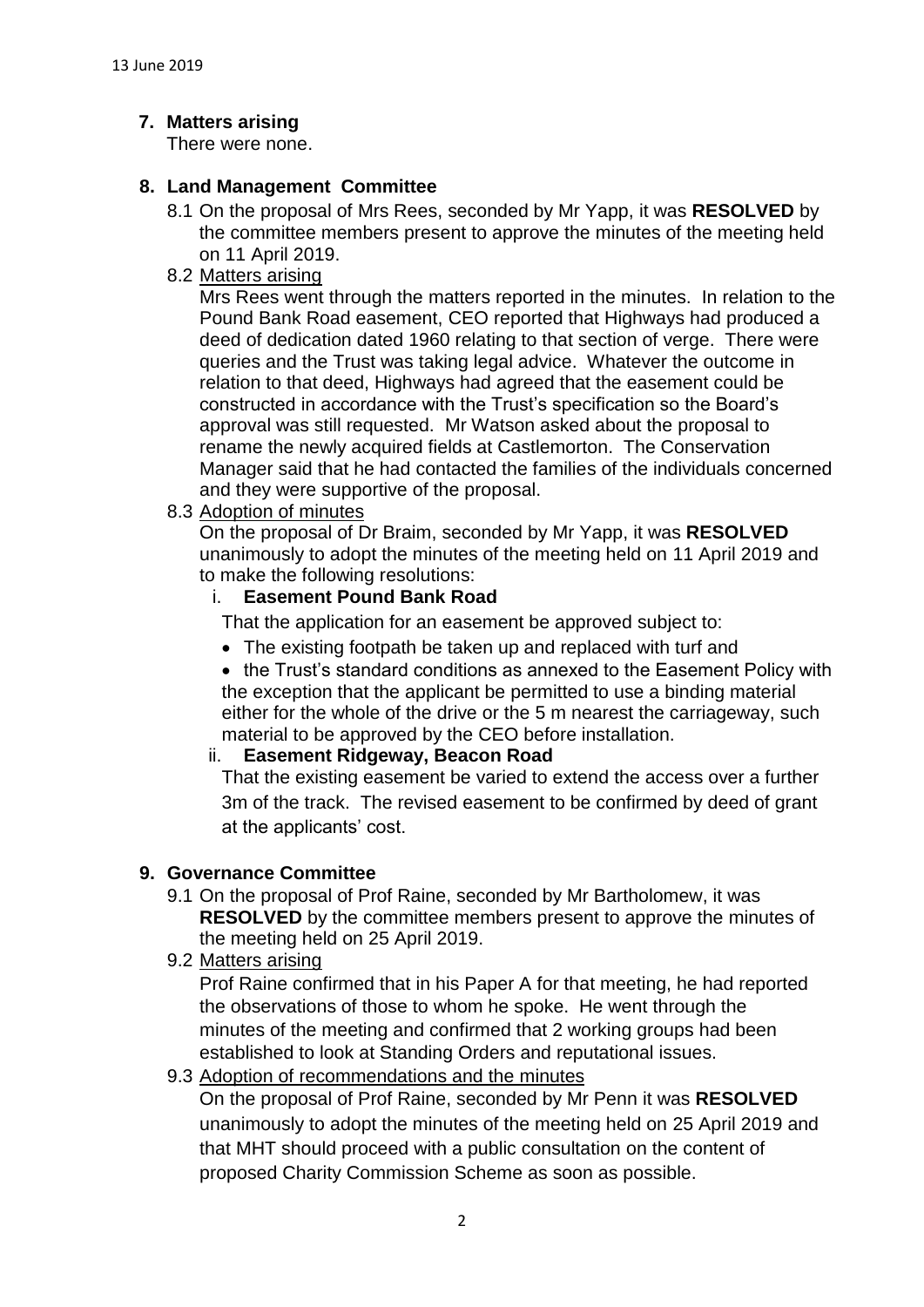# **10.Finance Administration and Resources Committee**

The meeting called in May had not been quorate. The CEO reported that the installation of the car park ticket machines had been delayed until July. The contractors had agreed to replace some of the machine plinths free of charge to compensate for the delay. Arrears of payments from the RPA were again building up. The management accounts for the year to 31 March had shown expenditure slightly below and income slightly above the budgeted levels. The FRS 102 pension valuation had shown a small increase in liabilities since the last annual valuation. The Trust had received £70,000 being the first part of a generous legacy. The Finance, Administration and Resources Committee intended to establish a working group to consider how the gift could best be used.

On the proposal of Mr Davies, seconded Mr Cordey, by it was **RESOLVED** unanimously that the balance of the unspent budget for the dog campaign of £4,330 be transferred to a designated fund at 31 March 2019.

# **11.Charity Commission Scheme**

The Secretary to the Board said there was little to report since the Governance Committee meeting on 25 April, other than work on the consultation. Legal expenditure was currently £109,000.

#### **12.To appoint Malvern Spa Association representative**

It was agreed to appoint Mr Street.

#### **13.Urgent Business**

Mr Davies outlined that it was proposed to suspend Standing Orders in relation to the timing of the levy payers' meeting at which the accounts would be approved. It was proposed that the meeting should take place in September whilst the current Board was still in place. On the proposal of Mr Cordey, seconded by Ms Stace it was **RESOLVED** unanimously to suspend Standing Orders and hold the Levy Payers' meeting in September 2019.

#### **14.Information**

Written reports had been circulated in relation to the activities of the bodies listed below.

- 14.1 Malvern Spa Association
- 14.2 AONB Joint Advisory Committee
- 14.3 Wildlife Panel
- 14.4 Recreation Advisory Panel
- 14.5 4Cs
- 14.6 Management Report

The CEO reported that he was hoping that the contractors would start work on the Belvedere Shelter at the end of June. The Police had asked that Malvern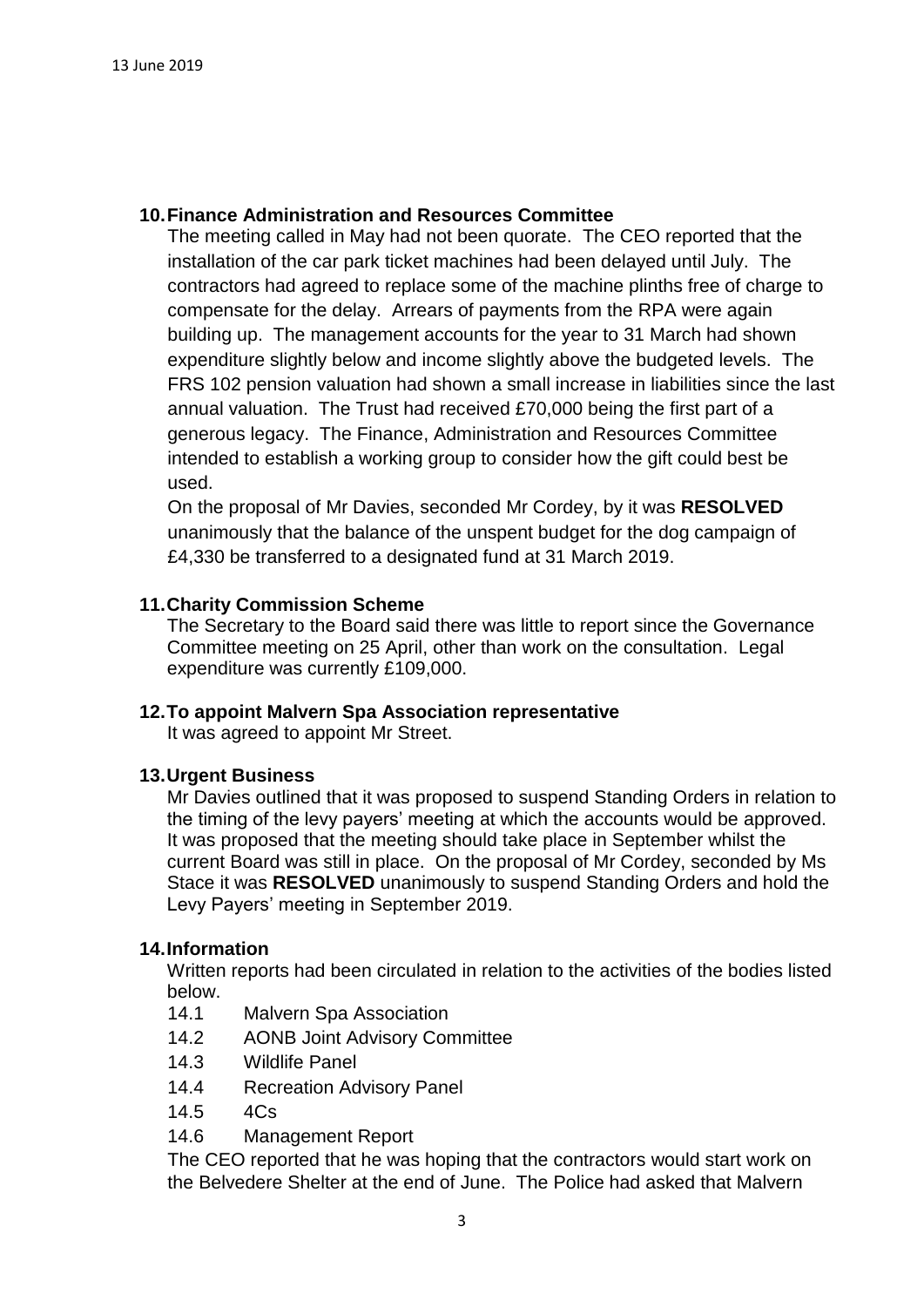Hills District Council consider making a Public Spaces Protection Order in relation to Gullet Quarry. This would enable the Police to impose on the spot fines. This would go before the District Council's Executive in the next week.

### **15.Items for future consideration)**

Mr Watson said people were leaving dog poo bags in the small car park on Malvern Common.

#### **16.Next meeting**

12 September 2019 7pm Council Chamber.

#### **17.Confidential item (agenda items**

Mr Davies thanked the members of the public for attending. On the proposal of Mr Davies, seconded by Ms Rouse, it was **RESOLVED** unanimously to exclude the public for discussion of items 18 and 19 on the agenda on the grounds that publicity would be prejudicial to the public interest by reason of the exempt or confidential nature of the business to be transacted (legal professional privilege/staff matter)

# **Confidential**

Minutes released

Mr Davies had intended to report at the beginning of the meeting that Emma Holton had resigned from the Board.

# **18.Charity Structure - to approve the recommendation from Governance Committee**

The Secretary to the Board went through the paper from the Governance Committee meeting. She confirmed that the Charity Commission had indicated they felt the interpretation of the structure set out in the proposed resolution was the correct one and this was how the Officers had always understood it. Wimbledon and Putney Common Conservators (whose governing Act was similarly worded) had adopted the approach proposed. BWB had not indicated that there were any consequence of adopting this approach, nor were there any practical implications. The auditors had been asked for their comments. They had suggested that the way the "purpose land" (as opposed to that used for operational purposes) was shown in the accounts should be changed to a Restricted Fund by way of an in year transfer, accompanied by an explanation in the narrative.

On the proposal of Ms Stace, seconded by Mr Bartholomew it was **RESOLVED** unanimously to adopt the following interpretation of the charity structure (using the charity's statutory name):

(i) the incorporated body, Malvern Hills Conservators, is the charity. The individual Conservators are the charity trustees;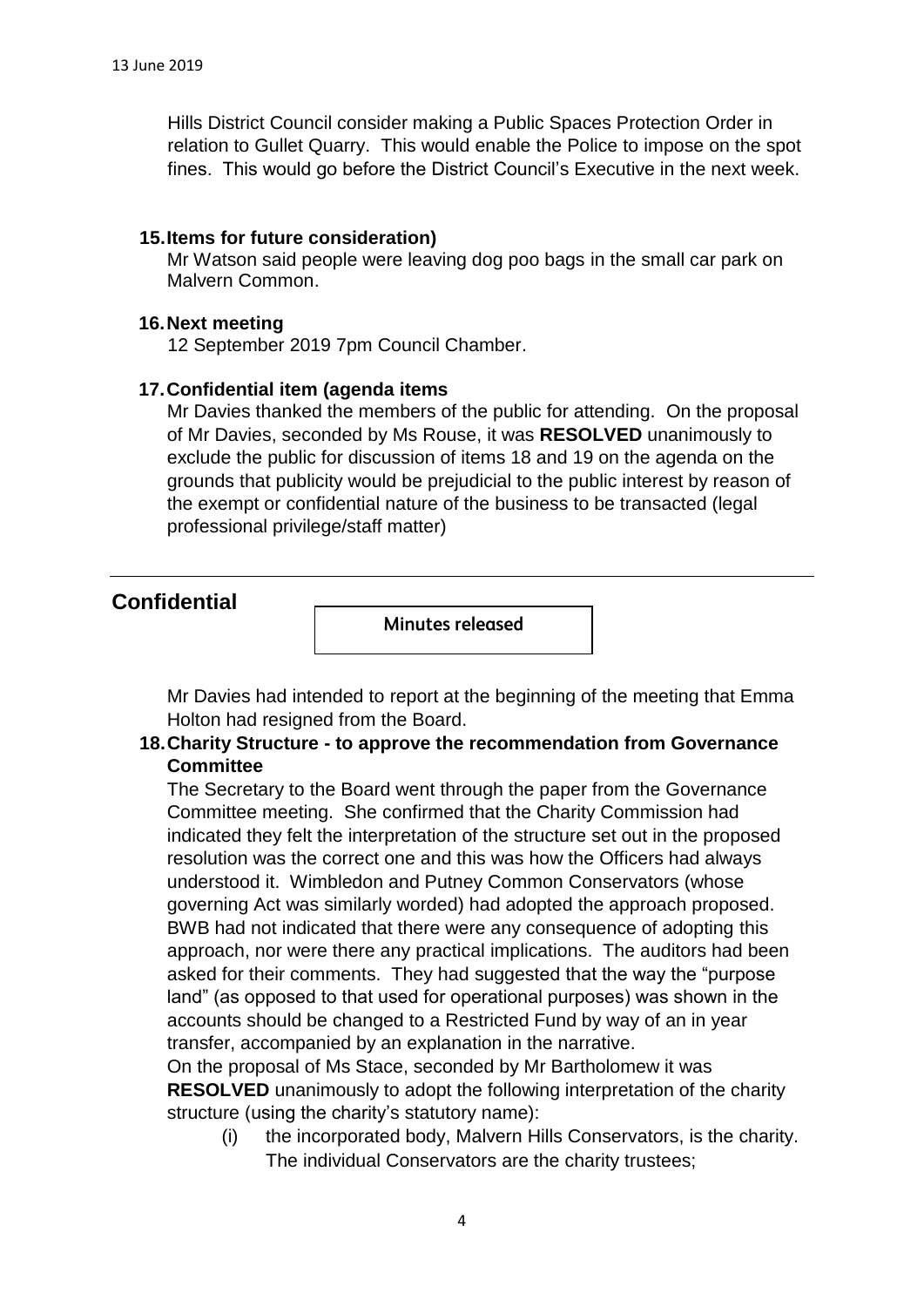- (ii) the statutory powers and functions as set out in the five Acts are exercised by the incorporated body, Malvern Hills Conservators; and
- (iii) the land acquired by Malvern Hills Conservators was acquired pursuant to its statutory powers and is held beneficially by Malvern Hills Conservators for its statutory purposes.

#### **The meeting closed at 9.20pm Schedule - Public Question**

#### Dr Crisp (not present)

Will the trustees please note that, in the words of the author of paper A, presented to the governance subcommittee on 25 April 2019, the statements about the special meeting of the board held on 19 March 2019 are:

- Impressions and perceptions from the meeting on March 19th nothing more nor less
- Simply a stock-take of views from those trustees and staff members who volunteered to meet him
- In no sense was he conducting a more formal or comprehensive public inquiry

and that they:

- Involved no input from over 200 members of the public who attended the meeting
- Did not include the questions asked of the self selected witnesses
- Included no indication if the questions asked of the officers and trustees were open, closed or compound
- That as a result the answers are of no evidential value, and cannot be relied upon in any way

*Thank you Dr Crisp, we will ensure that your comments are distributed to those trustees who have not received them here.*

#### Mr McCulloch

1. Please would the chairman explain, at least in outline terms, the nature of the issue discussed at the special board meeting on  $25<sup>th</sup>$  April from which the public was excluded? Note: the public were excluded from further discussion of this on 4<sup>th</sup> June and may be excluded from more debate tonight; an explanation might allay disquiet.

*The issue discussed at the special board meetings and that will be discussed this evening concerns an unusual complaint received from a member of the public. The nature and scope of the complaint had wide ranging implications bearing on many aspects of the Trust's activity including HR matters and thus could not be properly dealt with by the Trust's complaints procedure. The meetings were convened to consider how to properly handle the complaint and how to properly respond to it.* 

2. On the 4<sup>th</sup> June the public was excluded from discussion of the Trust's response to a complaint dated  $25<sup>th</sup>$  April 2019. Is the Trust going to make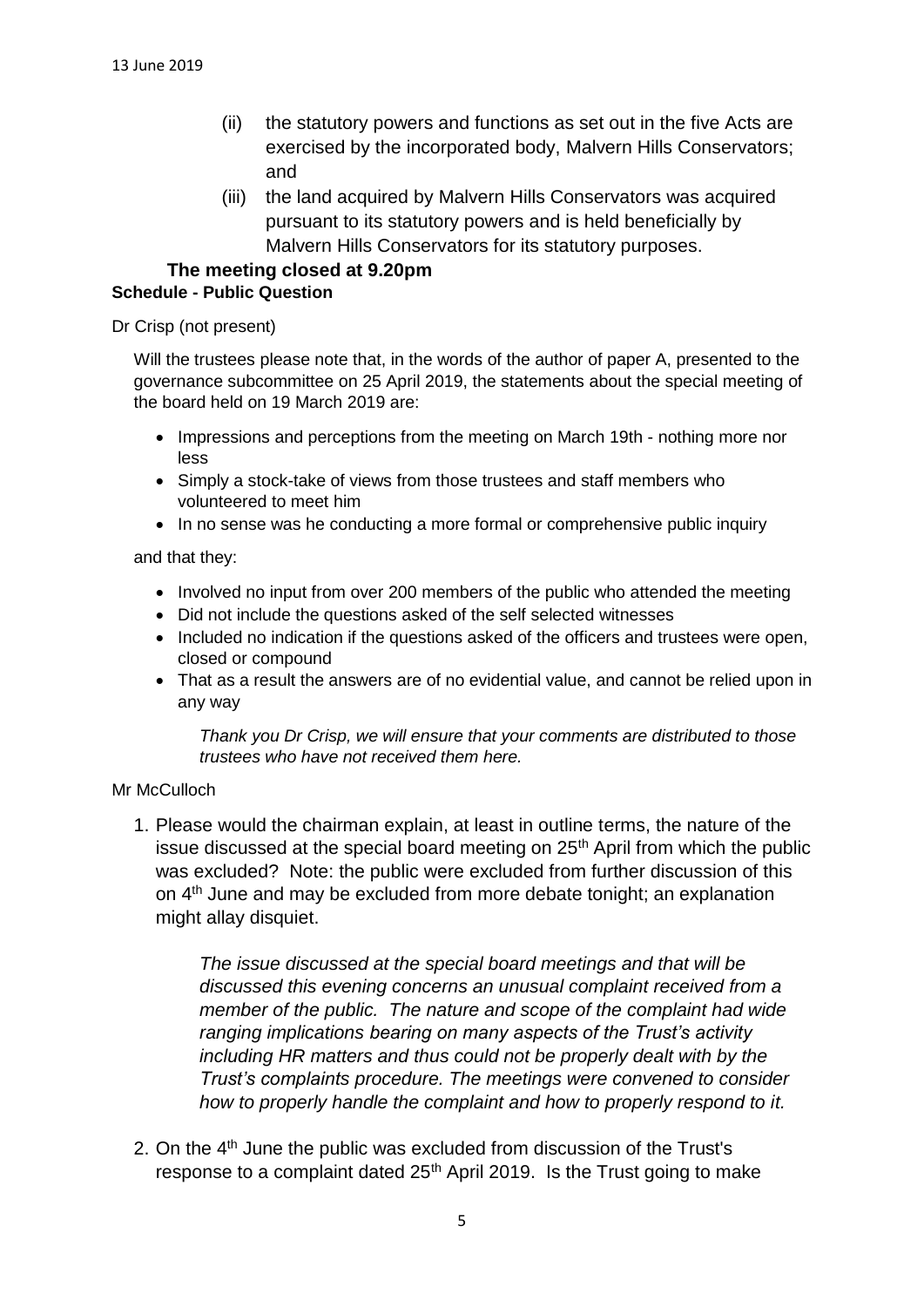either its response, or a summary of the response, available to members of the public?

*At the meeting this evening the Board will be continuing its consideration of the Trust's response to the complaint including how much, if any, of the complaint and response should be made public.*

3. At the last Governance meeting the Trust appeared to be reconsidering how work on the Charity Commission Scheme should proceed. Will the Trust be publishing a revised project plan with milestones, costings, and timetable; and if so when?

*The timetabling and costing of the CCS are under continuous review as they have been from the inception of the process, albeit progress is presently impeded by other activities in Whitehall. As soon as there is more clarity a roadmap will be published.*

4. At the Governance meeting on 25<sup>th</sup> April the Secretary proposed that the Trust goes ahead with a Public Consultation on the Charity Commission Scheme "going through all of the issues in plain English without the solicitor's draft being completed". Is the Trust certain this will meet the Charity Commission's requirement for a full and robust consultation, because if not the exercise might need to be repeated at extra cost?

*The Charity Commission had been consulted on the sequencing of the Public Consultation and are happy that we go ahead.* 

5. When is it projected the (first) Public Consultation might occur?

*We are working towards* the *Public Consultation in the autumn.*

6. Are elections to the Board of Trustees still planned for 24<sup>th</sup> October 2019?

*Elections are now planned for 31st October 2019.*

7. It is noted that the public was excluded from discussion of the Charity Structure at the last Governance meeting on 25<sup>th</sup> April, and again tonight it is proposed that the public is excluded from a vote to approve the charity structure (agenda 18). Does the chairman not agree that publication of the 'Charity Structure' is in the public interest?

*Not only this Chairman but the Board would also agree that the Charity Structure is a matter of public interest. The Board are considering the advice received from their lawyers and the analysis of the Charity Commission on the existing structure of the charity and assuming we*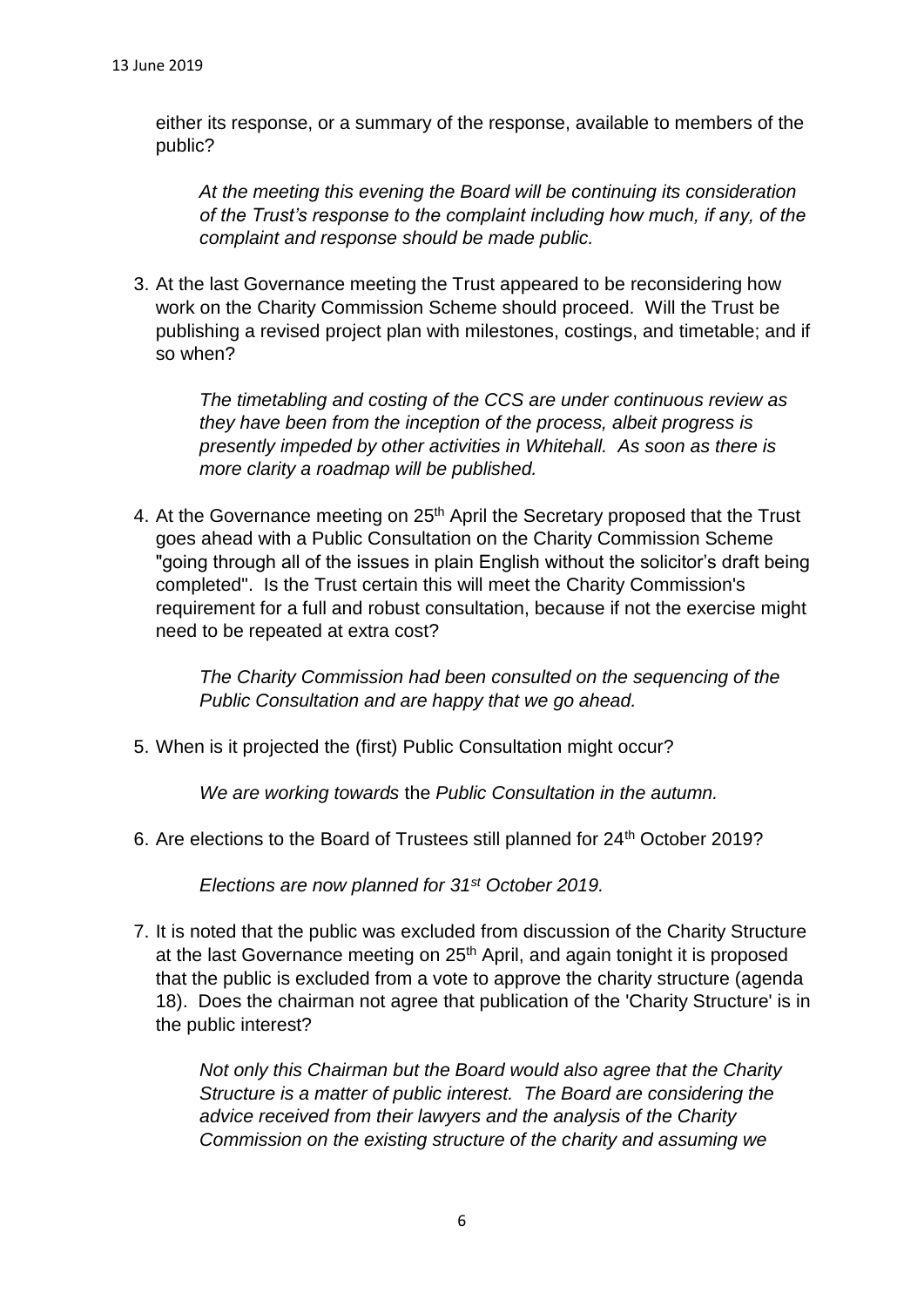*reach a conclusion tonight the decision will be confirmed in the minutes of this meeting*

8. Agenda item 17 proposes the public are excluded from the discussion of item 18 because of a staffing matter. Please would the Trust explain how a staffing matter is related to the Charity structure?

*It's a cut and paste error, it should say legal advice/ legal professional privilege*